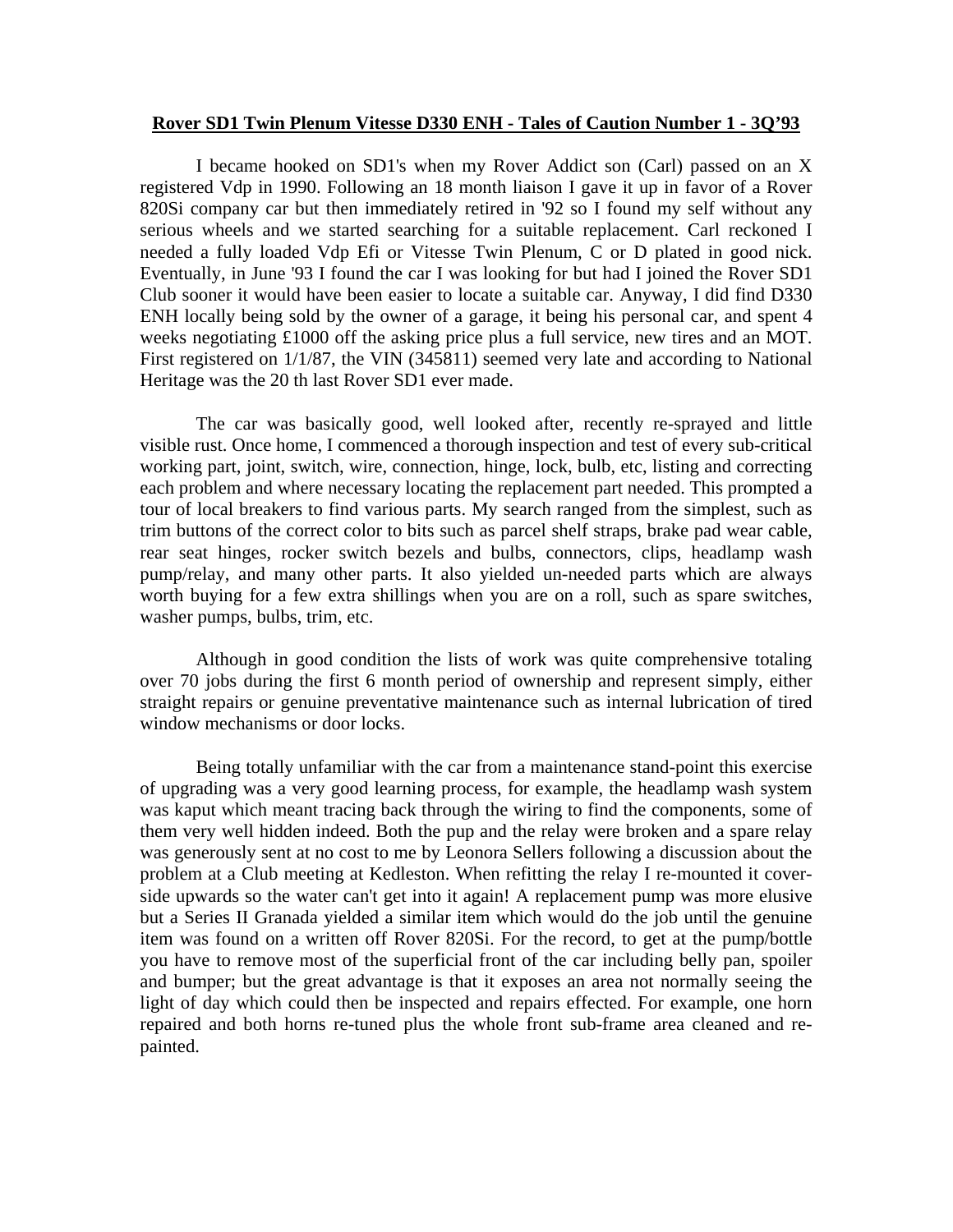The R/H headlamp was full of moisture (as indicated by the judges at Kedleston) but upon removal of this non-repairable item the only visible fault was a deteriorated seal along the lower front edge. Not to be beaten, I removed the headlamp and the whole unit was warmed up until the sealant was soft enough to pry off the glass so the interior could be cleaned up and resealed with clear silicon, since when it has remained bone dry. Now, a tad of moisture in the L/H headlamp unit indicates a similar job needed there too.

 By far the most difficult problem to date has been with the Efi. The trip computer showed an occasional intermittent excessive instant fuel consumption (22 - 25 mpg cruising, 35 - 45 on over-run) coupled with a rough- running engine similar to a carburetor car being choked. Weeks of reading-up on Efi plus measuring the checkable components such as thermo-time switch, temp sensors, throttle switch etc, all led nowhere, but following some telephone conversations with the trade folks at M.R.A., J.E.M., and DAK, they gave me a wide range of suggestions and a common trail - "check out the wiring loom and connectors". I set about this lengthy task without any enthusiasm, cleaning every connector, measuring for O/C or S/C, tightening connectors, replacing the odd male or female part, checking for brittle or intermittent wires, etc; each change being followed by endless cruises along the local A1 at Biggleswade to monitor the effect (Folks! Is it a bore?). Eventually it seemed that the connector to the resistor pack was a source of error so I put a long cable tie, nice and tight, around the whole unit and the connector and the intermittent problem disappeared with the trip computer showing 32 - 37 mpg at legal cruising speed and 70 - 100 on over-run. Or does it? Very infrequently I get a suspicion of the problem returned so I stop the motor, wriggle the suspect connector and it goes away again. Yes! I know there is no logic to it and I simply cannot see why it should affect a cure. Recently I had my suspicions that it may even be a trip computer readout problem (as opposed to an Efi problem) but until I get more clues I stopped looking any deeper in case it goes permanently mad and me with it.

 To keep the rust at bay in the future, I Waxoyled the whole car as advised by several members of the owners club. It was a long job, but thoroughly rewarding. Finding the access holes is quite good fun with the bonus is that it enhanced my awareness of the car body and increased the inspection level quite considerably, uncovering the odd problem never normally exposed. Also it gave the opportunity to clean and neatly re-tape the inner door PVC liners and the various body access holes.

 Another big undertaking was to replace the ageing exhaust with a stainless steel system. Not knowing what to do (or how) I asked around the trade until Mike Raynor at MRA convinced me that his twin pipe, twin box system would fit the bill and would have no detrimental effect on the Efi (More later). With the old system removed the bunches of bananas were offered up to the block and surprisingly cleared all the air-con, plumbing and steering components to fit snugly into place just begging to be torqued-up. The rest of the system was assembled from the rear, as Mike advised, and it all slid together reasonably well but I simply could not get it all to wriggle far enough forward. After two bad weeks of getting nowhere, with the rear box sitting at an odd angle and a regular thump on the body every time the car hit a bump, Carl came up with the perfect solution! Brute force! We loosened all the system bolts and clamps, including the manifold bolts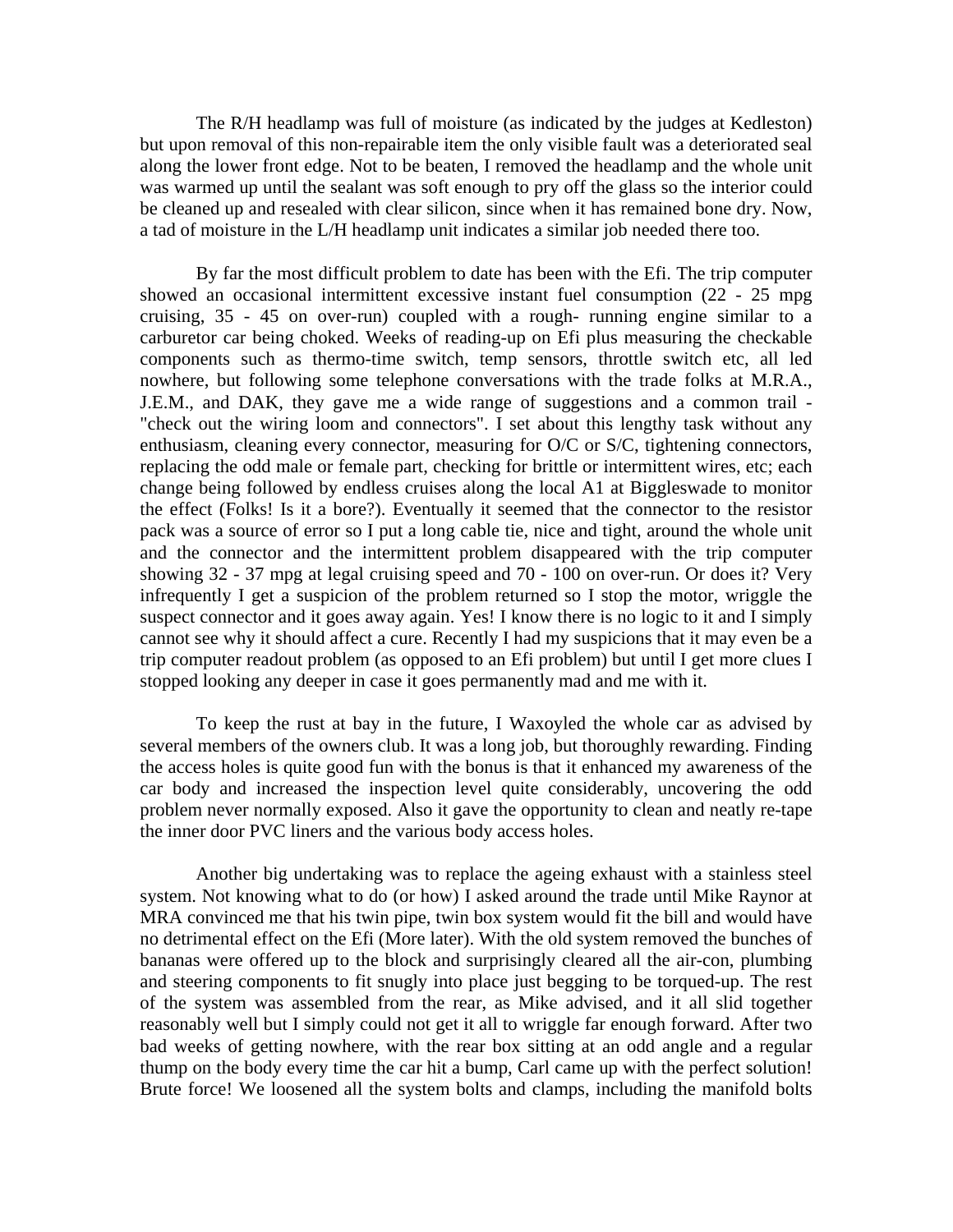and positioned the car on axle stands strategically three feet from my garage wall, then with him putting both feet on the rear box whilst sitting knees bent on the drive with his back to the wall and me underneath shaking the pipes violently, he heaved into the rear box and the whole system shot forward about 4 centimeters and aligned itself beautifully all along the car with all the right clearances en-route.

 Regarding any effect on the Efi, after a few weeks I had the suspicion that the engine was running weak with the plug color showing out on the white side of "straw" and I figured that this might be due to the reduced back pressure of the larger exhaust. At the same time the resonance from the 3" diameter tail pipe between 1200 and 1800 rpm was audibly unbearable to the occupants. To cure the latter I fitted a restrictor in the tail pipe gradually reducing the opening until the resonance disappeared and the car became drivable again in normal town traffic. I am still on the trail of the weak mixture symptoms/cures but my latest clue comes from Keith Birch at SD1 Developments who advised me to check/reset the throttle switch residual setting to 320 (ps: it was at 280mv) and to modify the idle mixture setting a tad richer. At the time of writing, the experiments are continuing.

 One problem I had to overcome on the stainless exhaust was to modify the air-con compressor stay originally bolted to the L/H cast iron manifold. I obtained a couple of exhaust clips of the right diameter/shape and rigged a stay retaining bolt and spacer on the 2nd pipe of the L/H set of bananas ensuring that there was no strain on the arrangement when it was torqued-up.

 Fitting the new exhaust system led to the correction of another problem caused sometime in the car's history when the chassis had either been grounded by a previous owner or someone had suffered a jacking accident. Either way, the underside of the car was dented and the mid-section cross-member distorted, resulting in restricted clearance for the twin exhaust pipes en-route to the first box. The cross-member was removed, straightened, cleaned and re-painted along with all the fuel pump mounting parts. At the same time new fuel pump mounting grommets were fitted to replace the perished items found in situ! The gearbox snubber was also in very poor perished condition so I replaced it at the same time and set up the correct clearances as per the workshop manual.

 Talking of the gearbox; there is a most annoying oil-leak where the gear selector shaft goes into the top of the rear housing, a fault which I have to live with for the time being! Knowing nothing about gearboxes I have no idea where to start but from the assembly drawings it seems that to replace a tiny little "O" ring the whole box has to come out! To prevent a daily oil drip from marking my brand new block-paving drive I have wrapped a length of absorbent rag around and below the box, near the snubber, to soak up any drips and have made a diary note to top-up the box lubricant every couple of months.

 Another real beauty of a fault was the throttle not fully opening because the accelerator pedal was grounding on the carpet at about 80% open. After removal I modified the angle of throw so that pedal grounding coincided with fully open throttle